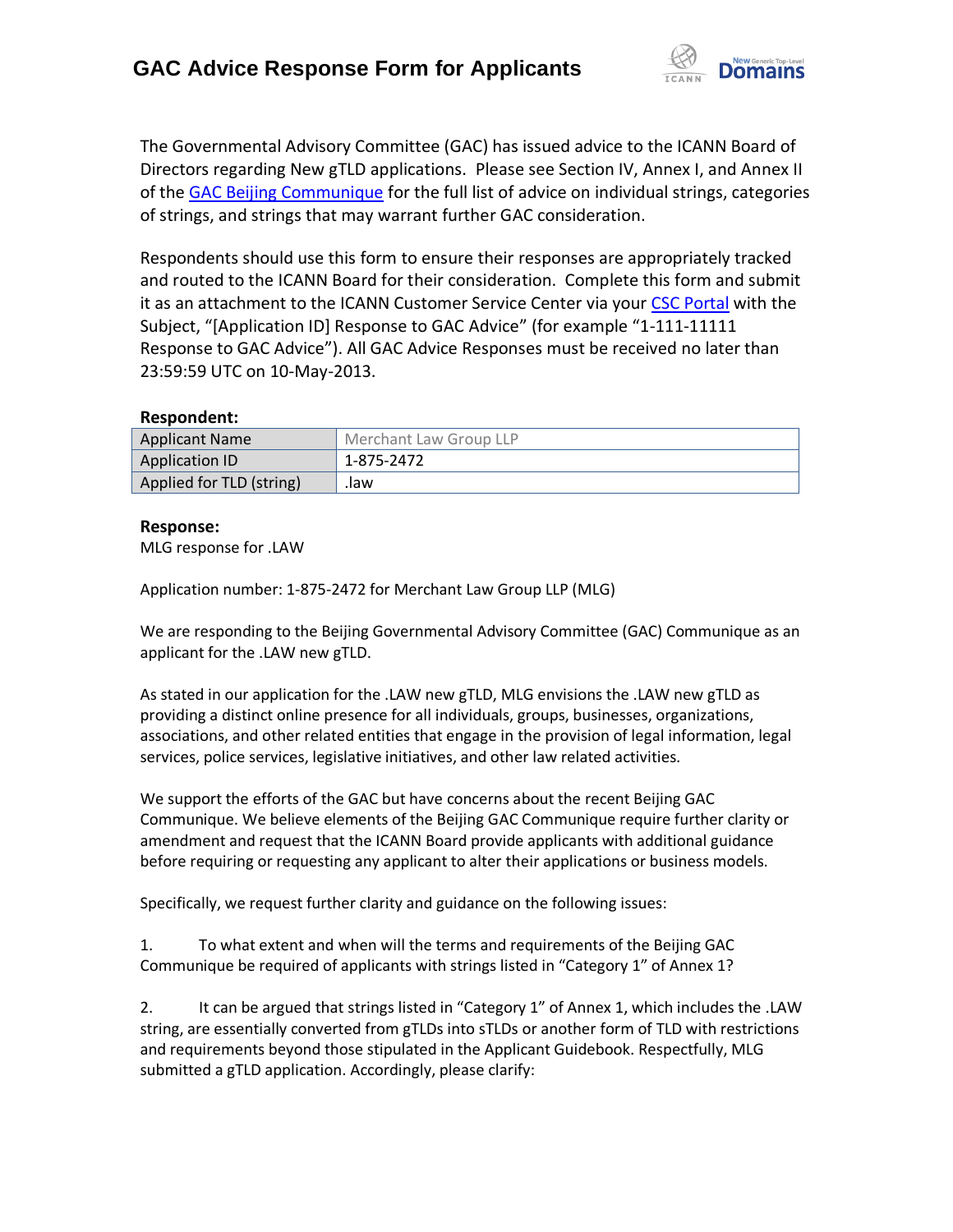## **GAC Advice Response Form for Applicants**



a) To what extent will ICANN adopt and then enforce this conversion?

b) Who will determine the final list of TLDs that fall under "Category 1" of Annex 1 since the Beijing GAC Communique states that the list is non-exhaustive?

c) When will the final list of TLDs that fall under "Category 1" of Annex 1 be released?

d) What are the methods of appeal for applicants with strings that fall under "Category 1" of Annex 1?

e) Which TLD's in the final list of TLDs that fall under "Category 1" of Annex 1 will be subject to further targeted safeguards as outlined in the "The GAC further advises the Board:" section of the Beijing GAC Communique?

f) To what extent will ICANN adopt and then enforce the further targeted safeguards as outlined in the "The GAC further advises the Board:" section of the Beijing GAC Communique?

g) The. LAW new gTLD has multiple uses and further targeted safeguards as outlined in the "The GAC further advises the Board:" section of the Beijing GAC Communique may not be inapplicable. What are the methods of appeal for applicants with strings that become subject to further targeted safeguards as outlined in the "The GAC further advises the Board:" section of the Beijing GAC Communique?

h) Who will determine the relevant regulatory bodies, licensing bodies, national supervisory authorities, or their equivalents as referenced in "The GAC further advises the Board:" section of the Beijing GAC Communique?

i) What degree of consultation will be required with any relevant regulatory or licensing body, national supervisory authority, or their equivalent to adhere to the targeted safeguards as outlined in the "The GAC further advises the Board:" section of the Beijing GAC Communique?

j) What are ICANN's contingency plans if some or all relevant regulatory or licensing bodies, national supervisory authorities, or their equivalents, decline to work with the registry operator?

3. The proposed terms and requirements for strings that fall under "Category 1" of Annex 1 may require MLG to modify its business model and application as currently written for the .LAW new gTLD. Please clarify and provide guidance on the mechanisms ICANN will provide for making changes to applications, business models, and commitments if the terms and requirements for strings that fall under "Category 1" of Annex 1 are approved by ICANN?

a) The change request process in its current form is not an appropriate mechanism for making any application alterations that could be required by the Beijing GAC Communique. We believe changes made through this process will slow the approval of applications with strings that fall under "Category 1" of Annex 1 and this will jeopardize the integrity of the prioritization drawing system.